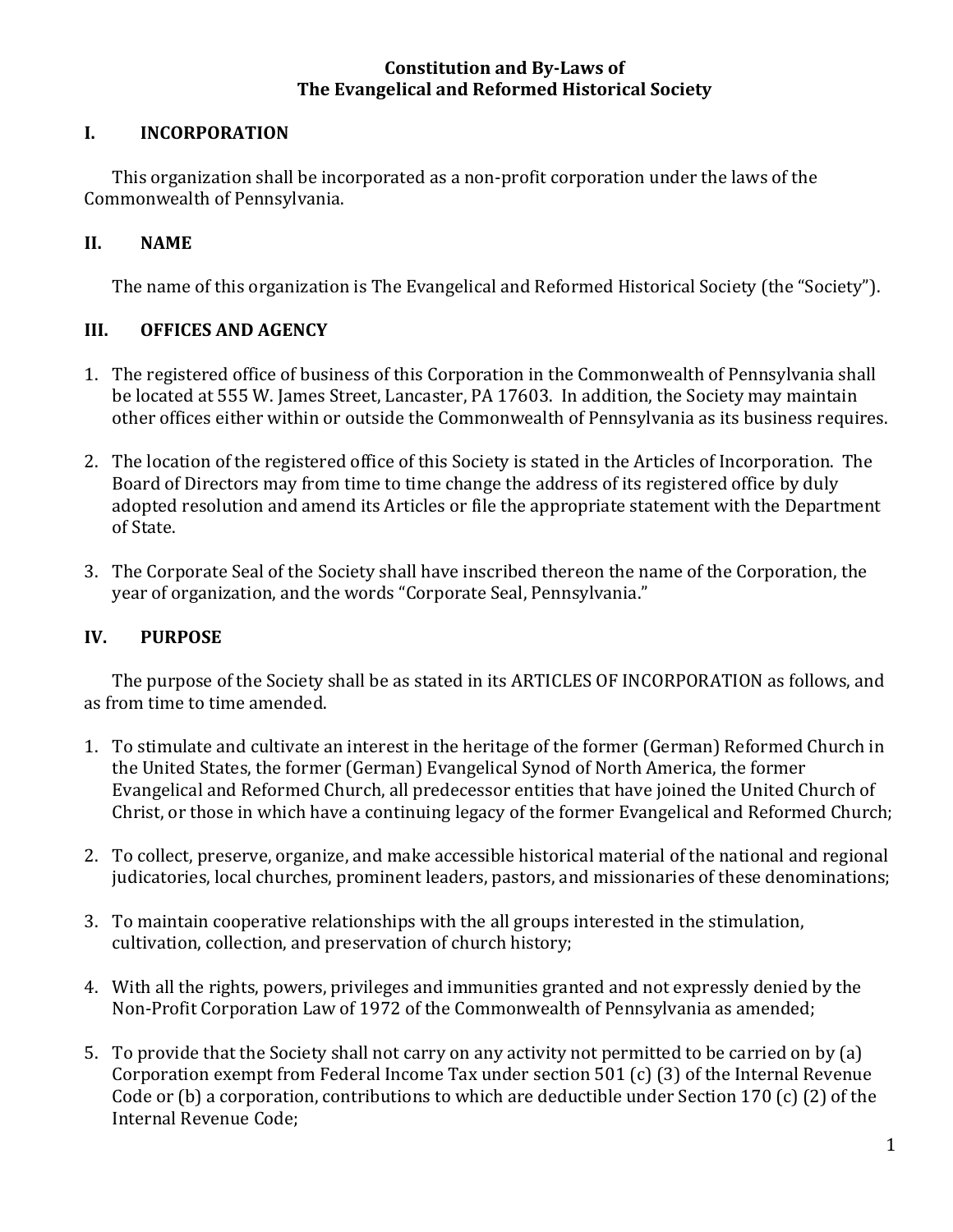6. To provide that if the Society is to be dissolved, all assets of the Corporation which shall remain after the payment of liabilities shall be transferred to exempt organizations within the meaning of Section  $501$  (c) (3) of the Internal Revenue Code.

# **V. BOARD OF DIRECTORS**

- 1. The business and affairs of this Society shall be managed by its Board of Directors.
- 2. The Board of Directors may establish committees and task groups to foster the purposes of the Society.
- 3. The number of persons sitting on the Board of Directors shall be no more than fifteen and no fewer than nine.
- 4. Directors who absent themselves from three consecutive meetings of the Board shall, by their inactivity, be removed from the Board and notified in writing by the President and Secretary.
- 5. A majority of Directors constitutes a quorum for the transaction of business.
- 6. Directors shall be elected for a three-year term. A Director may only serve three consecutive terms.
- 7. If any office becomes vacant for any reason, the Board of Directors may choose a successor or successors upon recommendation of the Nominating Committee, who shall hold office for the unexpired term.
- 8. Vacancies in the Board of Directors may be filled by vote of the majority of the remaining members of the Board upon recommendation of the Nominating Committee.
- 9. A Board Member may be removed from the Board after being provided reasonable written notice of the reason(s) for the pending removal and after being offered an opportunity to be heard by the Board before the determination whether there is just cause for removal. Removal from the Board shall occur by a two-thirds vote. Cause for removal from the Board shall be the determination that the Board Member has:
	- a. acted in a manner that is materially inconsistent with the mission of the Society;
	- b. failed to honor his or her obligations as a Board Member of the Board;
	- c. committed a fraudulent or materially dishonest act toward the Society or any of the constituents of the Society;
	- d. been charged with, pled guilty or nolo contendere to, or convicted of any felony;
	- e. been charged with, pled guilty or nolo contendere to, or convicted of any other criminal offense that reflects poorly on the Society or conflicts with the mission of the Society; or
	- f. been declared incompetent and in need of a Guardian of the Estate or Person by a Court of competent jurisdiction.

# **VI. OFFICERS**

1. The Officers are a President, a Vice President, a Secretary, and a Treasurer. They shall be elected for a five-year term, renewable once. These Officers, together with the staff and Society Archivist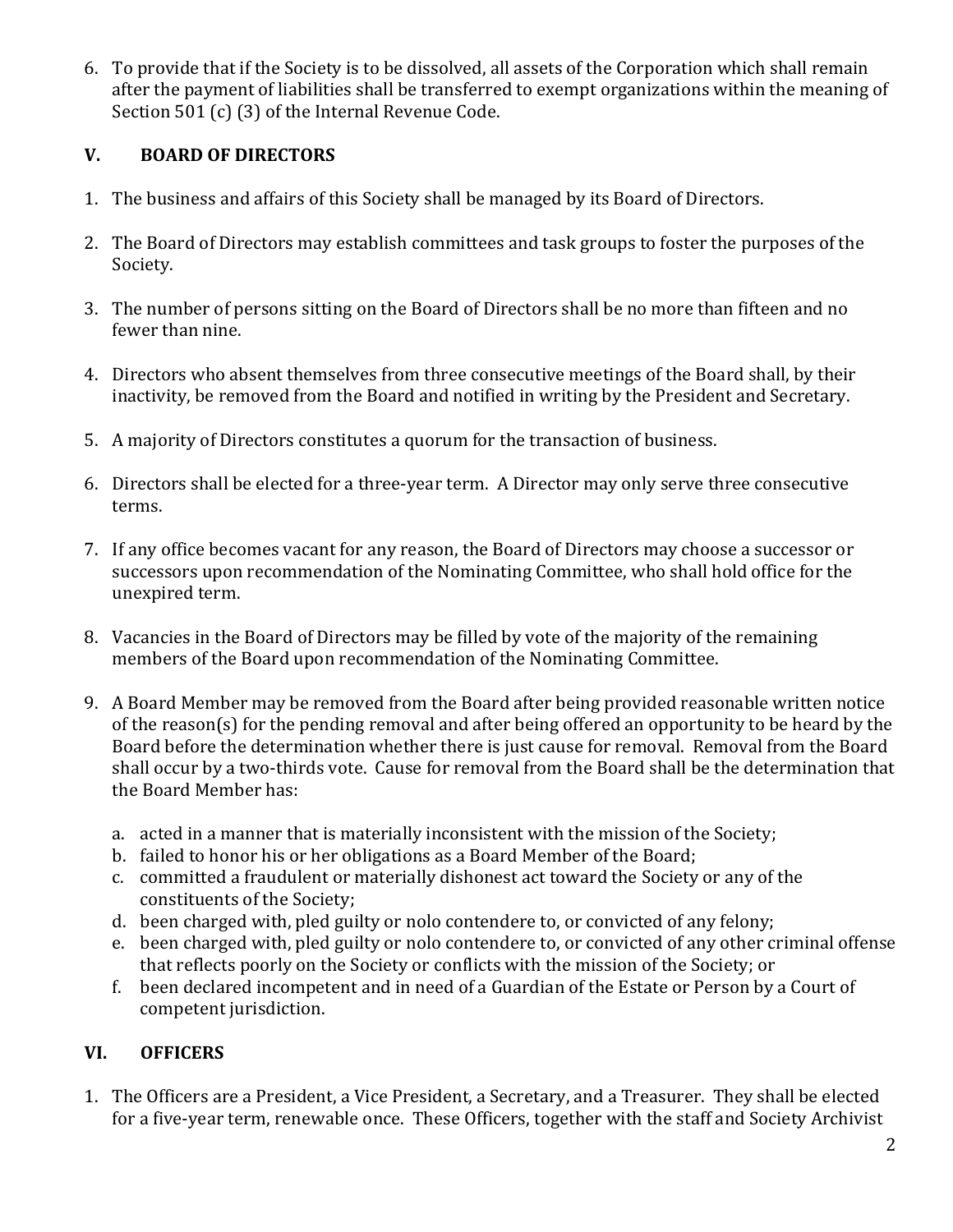at Lancaster Seminary and the Society Archivist at Eden Seminary, shall constitute the Executive Committee. Staff and the Society Archivist at Eden Seminary are ex officio members with voice and no vote. Staff shall be excused from meetings where personnel or confidential matters are being discussed.

- 2. The President shall be the chief executive officer of the Society and shall preside at all meetings of the Directors. The President shall have general and active management of the affairs of the Society and shall see that all orders and resolutions of the Board are carried out promptly. The President shall execute bonds, mortgages, and other documents requiring a seal, under the seal of the Society. The President shall be ex officio on all committees, except the Nominating Committee, and have the general powers and duties of supervision and management usually vested in the office of President.
- 3. The Vice President shall act, in all cases, for and as the President in the President's absence or incapacity and shall perform such other duties as may be required.
- 4. The Secretary shall attend all sessions of the Board and act as clerk thereof; shall record all votes and the minutes of the Board of Directors in written form; shall provide the Board with appropriate copies of all minutes; and shall perform other duties as may be prescribed by the Board. The Secretary shall give due notice of all meetings of the Board.
- 5. The Treasurer shall have oversight of the custody of the corporate funds and securities and shall keep full and accurate accounts of receipts, disbursements, and other fiscal activity and render to the Board a complete accounting of transactions and the financial condition of the Society according to generally accepted procedures of financial record-keeping and accounting. The Treasurer shall keep in safe custody the Corporate Seal of the Society and, when authorized by the Board, shall affix the same to any instrument requiring the seal.
- 6. Executive Director. The Board may appoint an Executive Director to oversee the management of the Society. The Executive Director shall serve at the pleasure of the Board and shall be an exofficio member of the Board. The Executive Director shall report to the Board as needed. The Executive Director shall not have the right to vote on the Executive Committee. The Executive Director shall, at the beginning of a meeting of the Executive Committee, report to the Committee on the status of the Society, and any other items as the Executive Committee may direct. After reporting to the Executive Committee or the Board, the Executive Director shall be dismissed from the Executive Committee meeting unless otherwise invited to remain by the remaining members of the Committee or the Board. On at least an annual basis the Executive Director's employment performance shall be evaluated by the Board. The Executive Director's employment may be terminated after being provided reasonable written notice of the reason(s) for the pending removal and after being offered an opportunity to be heard by the Board before the determination whether there is just cause for removal. Termination of the Executive Director shall occur by a majority vote of the Board. Cause for termination shall be the determination that the Executive Director has:
	- a. acted in a manner that is materially inconsistent with the mission of the Society;
	- b. failed to honor his or her obligations as the Executive Director;
	- c. committed a fraudulent or materially dishonest act toward the Society or any of the constituents of the Society;
	- d. been charged with, pled guilty or nolo contendere to, or convicted of any felony;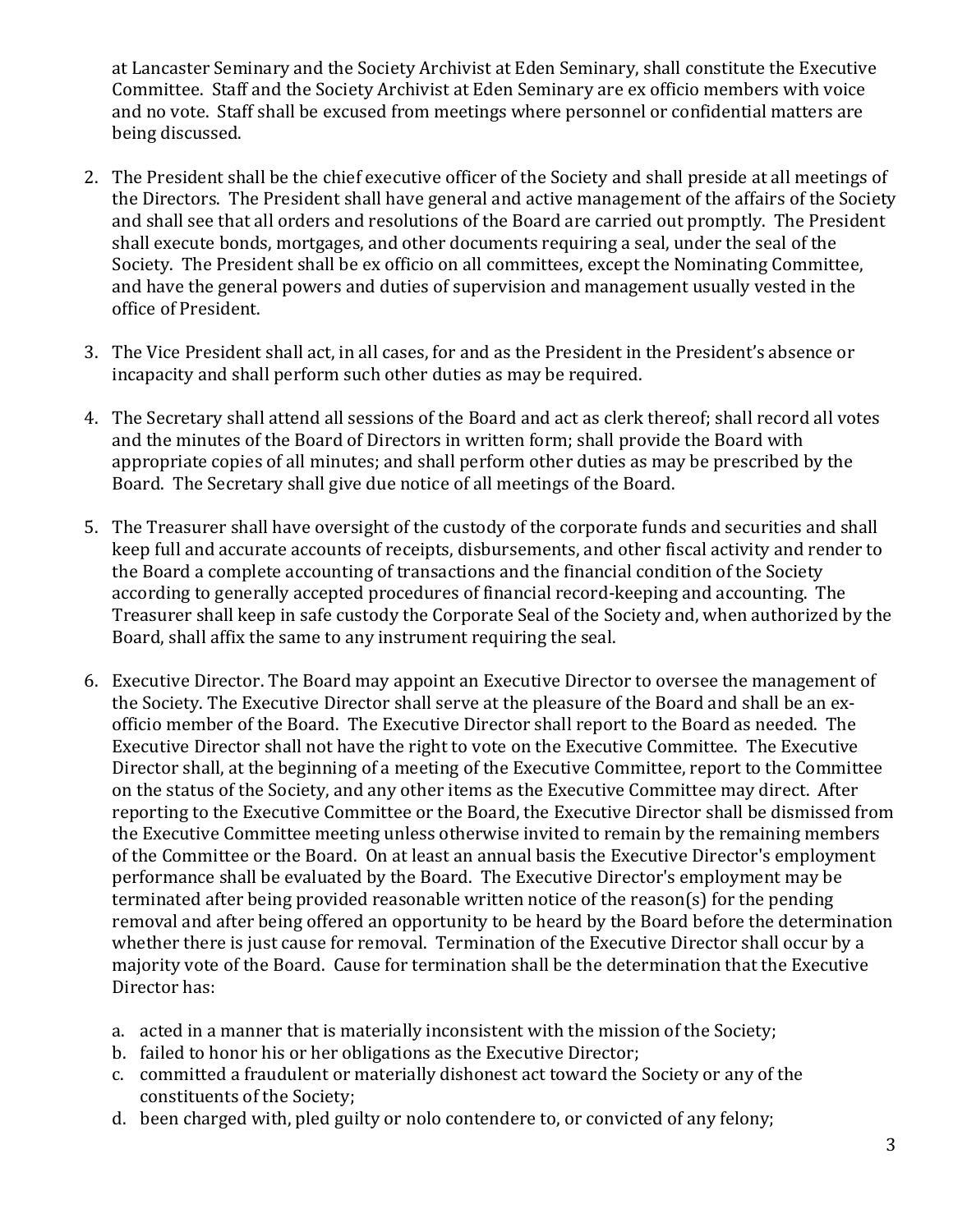- e. been charged with, pled guilty or nolo contendere to, or convicted of any other criminal offense that reflects poorly on the Society or conflicts with the mission of the Society; or
- f. been declared incompetent and in need of a Guardian of the Estate or Person by a Court of competent jurisdiction.

### **VII. MEETINGS**

- 1. The Board of Directors shall meet at least annually and as necessary to conduct the work of the Society.
- 2. Meetings shall be called by the President of the Society or at least three members of the Board.
- 3. Notice of all meetings of the Board of Directors shall be given to each Director at least two weeks in advance of the meeting, except in case of emergency.
- 4. All meetings are open unless directors call for an executive session.
- 5. The Board of Directors may permit any or all directors to participate in any meeting by, or conduct the meeting through the use of, any means of communication by which all directors participating may simultaneously hear each other during the meeting. A director participating in a meeting by this means is considered to be present in person at the meeting.
- 6. Any action required or permitted to be taken at a meeting of the Board of Directors or any committee thereof may be taken without a meeting if, before the action, consent or consents in record form or electronically is signed by all directors in office, or all the committee members then appointed. The written consents must be filed with the minutes of the proceedings of the Board of Directors.
- 7. In questions of parliamentary procedure, Robert's Rules of Order Newly Revised shall be observed.

# **VIII.** BOOKS AND RECORDS

- 1. The Society shall keep an original or duplicate record of proceedings of the Board of Directors; the original or a copy of its By-Laws, including all amendments thereto to date, certified by the Secretary of the Society, and an original or a duplicate donor register, giving the names of donors, their respective addresses, and electronic mail or other technological access information.
- 2. The financial and minute records of the Society shall be open to all Directors. Official records, financial and otherwise, may be copied, but the originals may not be destroyed, defaced, or removed from the stated location.

# IX. **TRANSACTION OF BUSINESS**

1. The Society shall make no purchase of real property, nor sell, mortgage, or lease away or otherwise dispose of its real property unless authorized by a vote of at least two-thirds of the Board of Directors. If the real property is subject to a trust, the conveyance away shall be free of trust, and the trust shall be impinged upon the proceeds of such conveyance.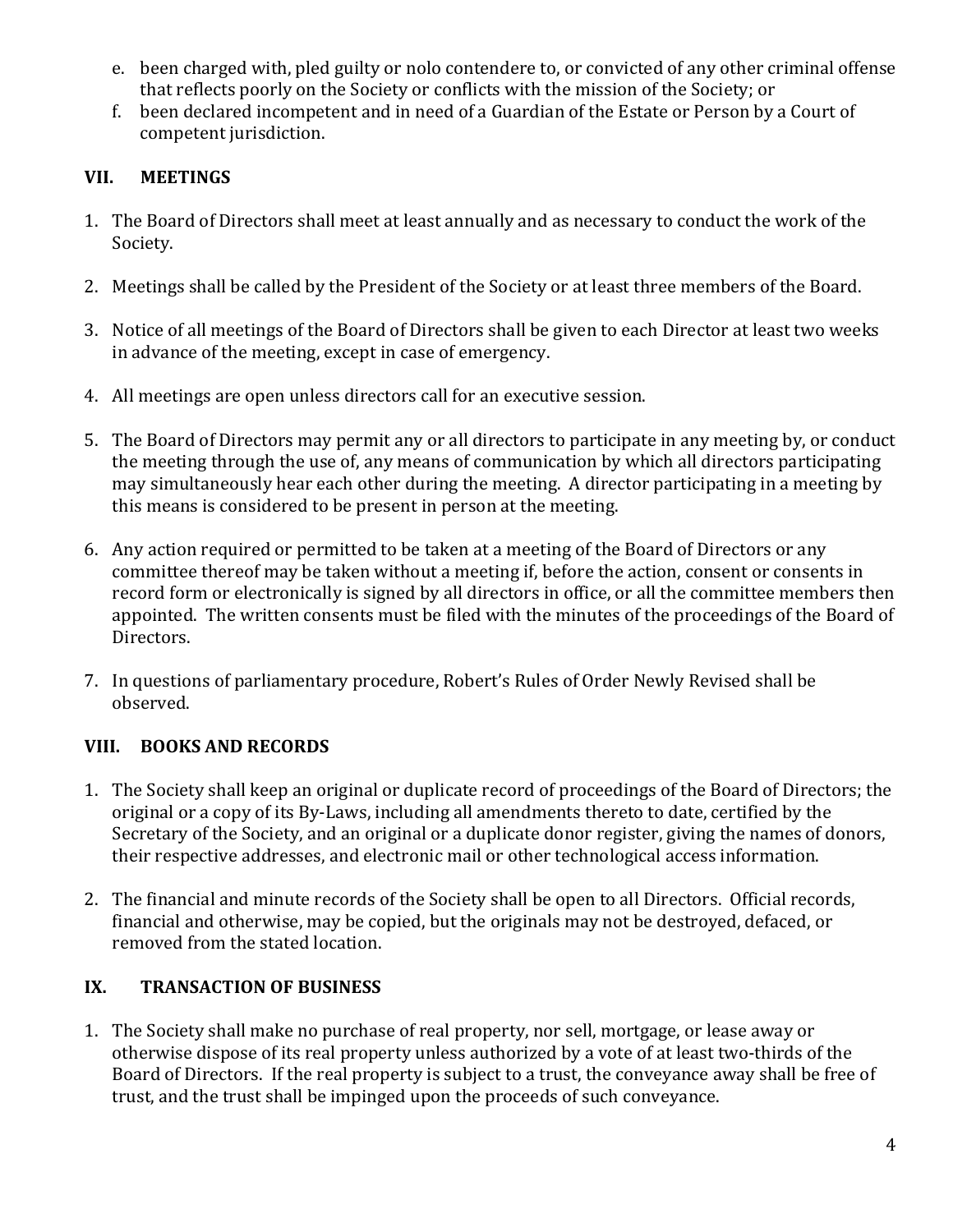- 2. Whenever the lawful activities of the Society involve, among other things, the charging of fees or costs for services it renders or provides, the Society shall have the right to receive such income and, in so doing, may receive incidental profit. All incidental profits shall be applied to the operation of the Society and in no case shall be divided in any manner among Directors or Officers of the Society.
- 3. All checks or demands for money and notes of the Society shall be signed by an officer or a person or persons designated by the Board of Directors.

#### **X. COMMITTEES**

- 1. Executive Committee: The Executive Committee, consisting of the Officers, the Society Archivist at Lancaster Seminary and the Society Archivist at Eden Seminary, and the Executive Director, shall have the direct responsibility for the details of the administration of the Society and its Archives and Libraries, under such rules and regulations as the Society shall prescribe. It shall meet at the call of the President. Regular reports will be submitted to the Board of Directors.
- 2. Archives Committee: This committee will meet at the call of the Archivist(s), Chair(s) or President and will provide feedback on the archival policies and procedures that the Society may establish. This committee may also collaborate with the Archivist and other committees to support their work. At the discretion of the Archivist, committee members may also solicit and accept appropriate collections for the Society.
- 3. Development & Marketing Committee: This committee will meet at the call of the Development Director, Chair(s) or President and focus on ways of raising funds for and marketing the Society. At the discretion of the Development Director, committee members may also be involved in grant writing, cultivating donors, implementing planned giving, and raising the visibility of the Society at UCC General Synod, Conference, and Association meetings in addition to other meetings relevant to the Society.
- 4. Finance Committee: The Finance Committee will oversee the financial status of the Society by reviewing monthly, quarterly, and annual financial reports. The committee will organize itself, set is agenda in consultation with the Executive Committee, and will meet at the call of the Treasurer.
- 5. Nominating Committee: A Nominating Committee, appointed by the President, shall provide nominees for Officers and the Directors at large at the annual meeting and when vacancies occur. The President is not an ex officio member of the Nominating Committee but may be consulted. The Nominating Committee shall be strongly encouraged to seek qualified nominees representing a diversity of age, gender, geography, etc.
- 6. Program Committee: The Program Committee is responsible for planning and implementing the programs for the Society. These include the annual meeting and various programs that will be scheduled throughout the year. The committee will set the theme, obtain speakers, publicity, provide refreshments, staffing the registration table, greeting people, opening devotions, and  $introduction of the speaker(s) for programs. The committee will organize itself, set its agenda in$ consultation with the Executive Director, and set its meeting times. Regular reports will be submitted to the Board of Directors.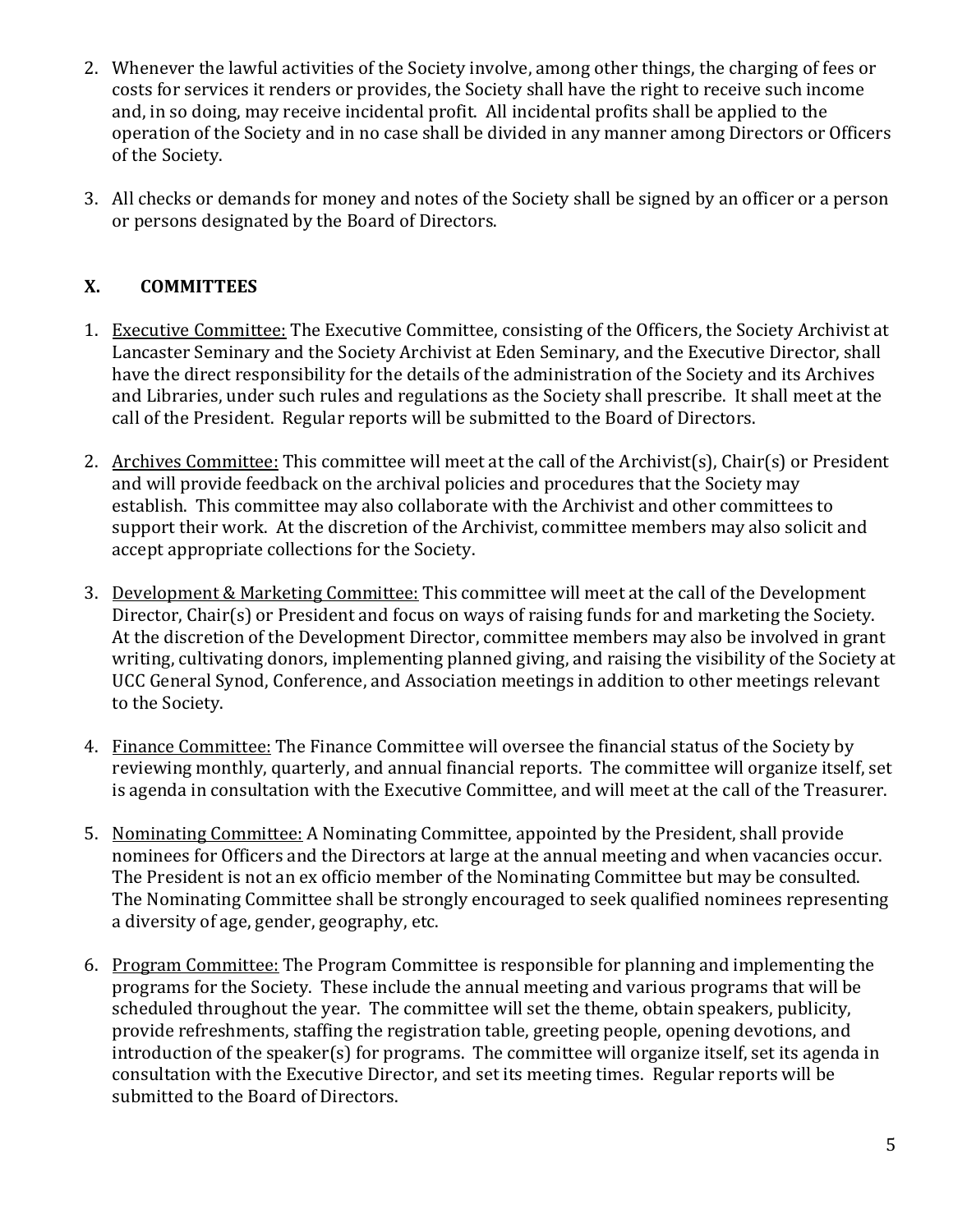#### **XI. ANNUAL REPORT**

The annual report shall include the report of the President, the Executive Director, the Society Archivists, major actions of the Board of Directors, reports of all committees, and financial reports.

#### XII. LIMITATION OF PERSONAL LIABILITY OF BOARD MEMBERS; INDEMNIFICATION OF **BOARD MEMBERS, OFFICERS, AND OTHER AUTHORIZED REPRESENTATIVES**

- 1. General Rule: A Director shall not be personally liable for monetary damages as Director for any action taken, or any failure to take any action, unless:
	- a. The Director has breached or failed to perform the duties of Director in accordance with the standard of conduct contained in § 5712 of the Act and any amendments and successor acts thereto; and
	- b. The breach or failure to perform constitutes self-dealing willful misconduct, or recklessness; provided, however, the foregoing provision shall not apply to (i) the responsibility or liability of a Director pursuant to any criminal statute; or (ii) the liability of a Director for the payment of taxes pursuant to local, state or federal law.
- 2. Indemnification: The Society shall indemnify any officer or Director who was or is a party or is threatened to be made a party to any threatened, pending or completed action, suit or proceeding, whether civil, criminal, administrative or investigative, (and whether or not by, or in the right of, the Society) by reason of the fact that such person is or was a representative of the Society, against expenses (including attorneys' fees), judgments, fines and amounts paid in settlement actually and reasonably incurred in connection with such action or proceeding if such person acted in good faith and in a manner he or she reasonably believed to be in, or not opposed to, the best interests of the Society and, with respect to any criminal proceeding, had no reason to believe such conduct was illegal; provided, however, that no persons shall be entitled to indemnification pursuant to this Article in any instance in which the action or failure to take action giving rise to the claim for indemnification is determined by a court to have constituted willful misconduct or recklessness; and provided, further, however, in instances of a claim by or in the right of the Society, indemnification shall not be made under this section in respect of any claim, issue or matter as to which the person has been adjudged to be liable to the Society unless and only to the extent that the court of common pleas of the judicial district embracing the county in which the registered office of the Society is located or the court in which the action was brought determines, upon application, that, despite the adjudication of liability but in view of all of the circumstances of the case, such person is fairly and reasonably entitled to indemnity for such expenses that the court of common pleas or other court shall deem proper.
- 3. Procedure: Unless ordered by a court, any indemnification under Section 2 of this Article or otherwise permitted by law shall be made by the Society only as authorized in the specific case upon a determination that indemnification is proper in the circumstances because he or she has met the applicable standard of conduct set forth under that section. Such determination shall be made:
	- a. By the Board of Directors by a majority vote of a quorum consisting of Directors who were not parties to the action or proceeding; or
	- b. If such a quorum is not obtainable or if obtainable and a majority vote of a quorum of disinterested Directors so directs, by independent legal counsel in a written opinion.
- 4. Advancement of Expenses: Expenses incurred by a person entitled to indemnification pursuant to this Article or otherwise permitted by law in defending a civil or criminal action, suit or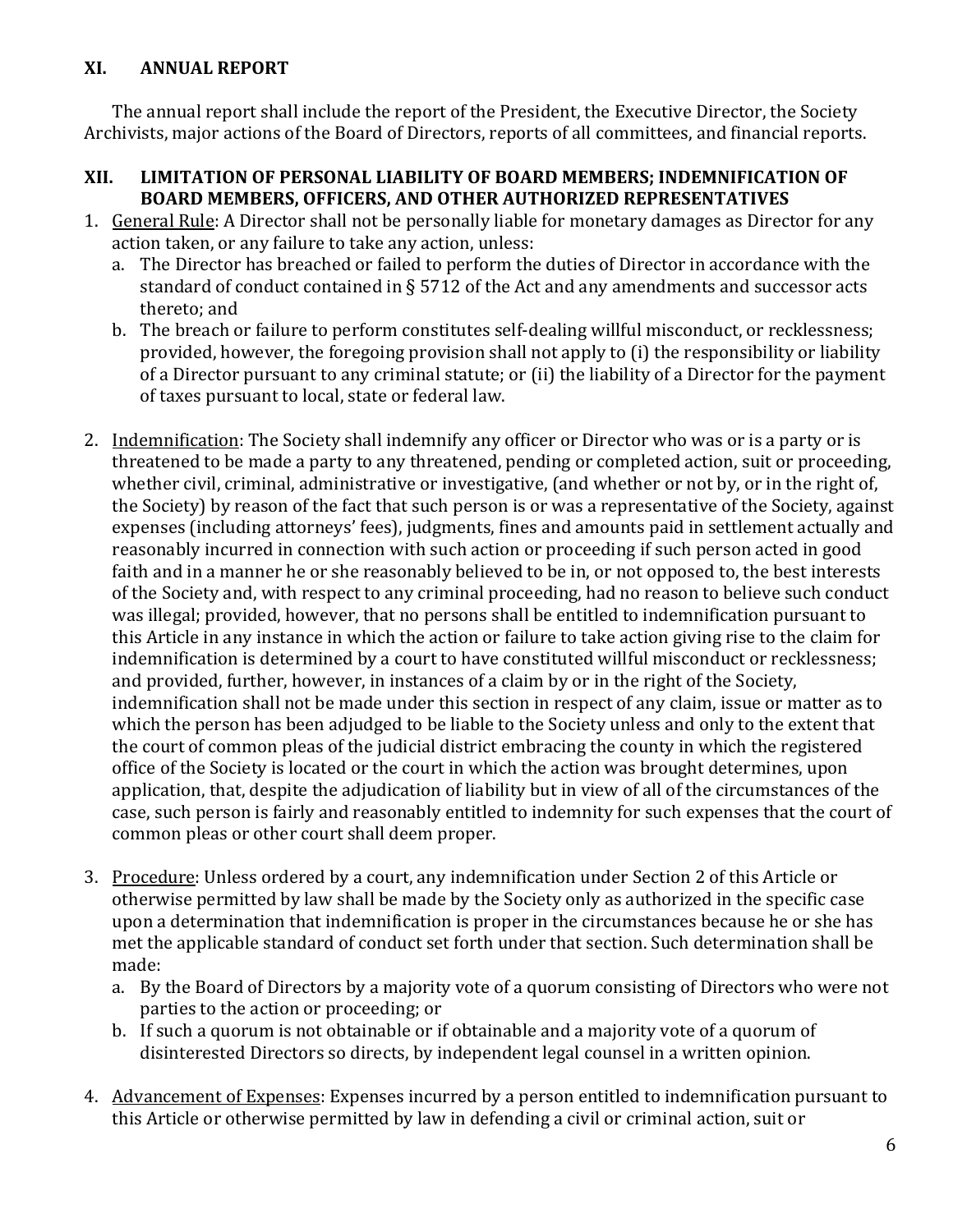proceeding shall, in any case, required by Section 2 of this Article, and may, in any other case, be paid by the Society in advance of the final disposition of such action, suit or proceeding upon receipt of an undertaking by or on behalf of such person to repay the amount so advanced if it shall ultimately be determined that such person is not entitled to be indemnified by the Society.

- 5. Continuing Right to Indemnification: The indemnification and advancement of expenses provided pursuant to this Article shall continue as to any person who has ceased to be an officer or Director or employee or representative of the Society and shall inure to the benefit of the heirs, executors, and administrators of such person.
- 6. Other Rights: This Article shall not be exclusive of any other right which the Society may have to indemnify any person as a matter of law.
- 7. Indemnification of Former Representatives: Each such indemnity may continue as to a person who has ceased to be a representative of the Society and may inure to the benefit of the heirs, executors, and administrators of such person.
- 8. Insurance: The Society shall have the power to purchase and maintain insurance on behalf of any person who is or was a director, officer, employee or agent of the Society, against any liability asserted against such person and incurred by such person in any capacity or arising out of such person's status as such, whether or not the Society would otherwise have the power to indemnify such person against such liability.
- 9. Reliance on Provisions: Each person who shall act as an authorized representative of the Society shall be deemed to be doing so in reliance upon the rights of indemnification provided by this Article.

# **XIII. MISCELLANEOUS PROVISIONS**

- 1. The fiscal year of the Society shall be the calendar year.
- 2. So long as the Society shall continue to be organized on a non-stock basis, the Board of Directors shall have authority to make capital contributions in such amounts and upon such terms as are fixed by the Directors in accordance with the provisions of the current non-profit corporation laws. All contributions in accordance with IRS regulations shall be acknowledged by the Administrative Assistant under the signature of the President.
- 3. The Board of Directors, by action, may authorize the Society to accept subventions from donors to the Society on terms and conditions consistent with the provisions of non-profit corporation law.

# **XIV. DISSOLUTION**

1. DISSOLUTION AND LIQUIDATION. Upon the dissolution and/or liquidation of the Society, the Board of Directors shall, after paying or making provisions for the payment of all liabilities of the Society, distribute all assets of the Society to such organization or organizations organized and operated exclusively for charitable, educational, religious or scientific purposes as shall at the time qualify as an exempt organization or organizations under Section  $501(c)(3)$  of the Internal Revenue Code of 1986, as amended (or the corresponding provision of any future United States Internal Revenue Law), as the Board of Directors shall determine.